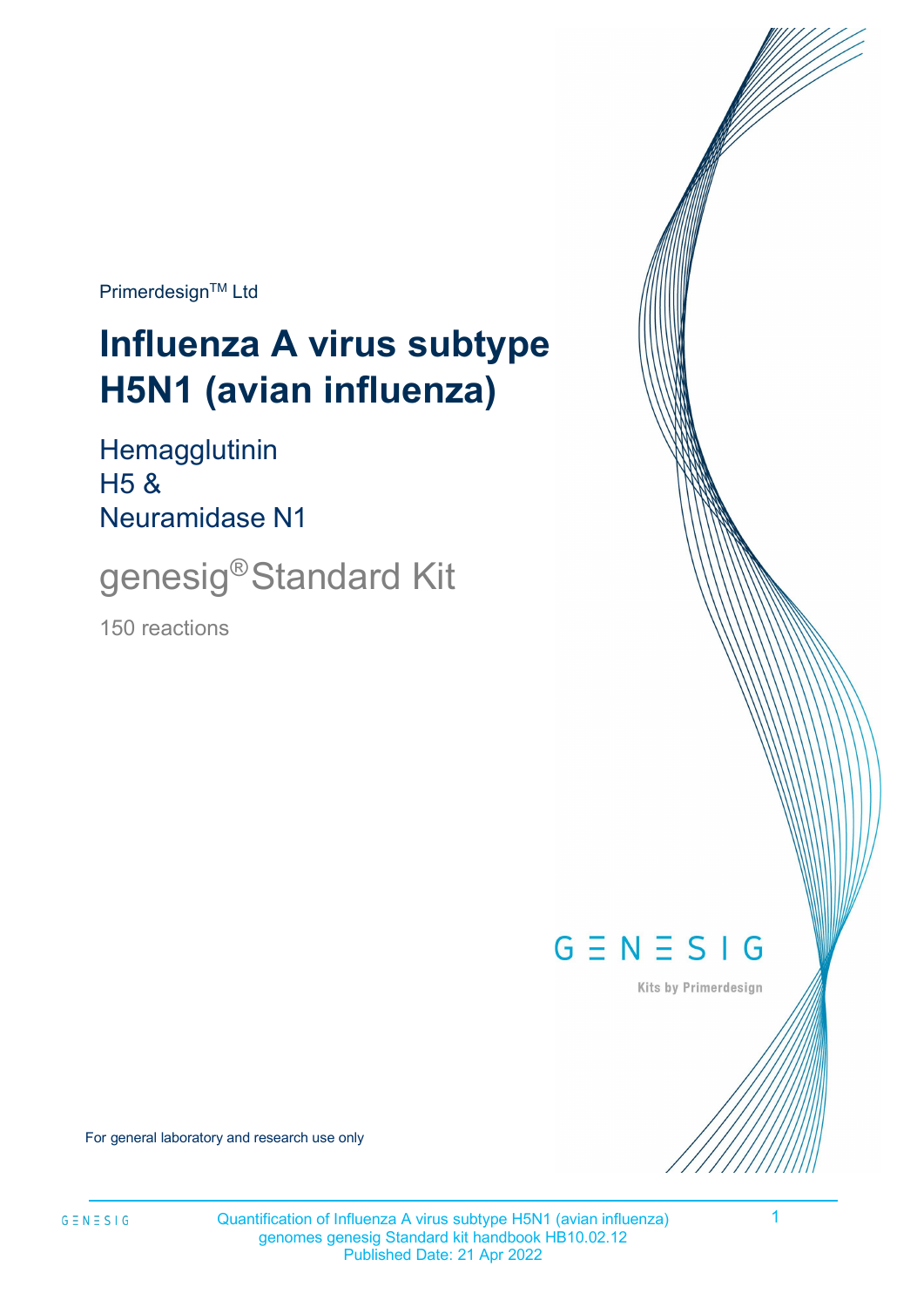# Introduction to Influenza A virus subtype H5N1 (avian influenza)

Influenza A virus subtype H5N1, also known as A(H5N1) or H5N1, is a subtype of the Influenza A virus that is capable of causing illness in many animal species, including humans [1]. A bird- adapted strain of H5N1, called HPAI A(H5N1) for "highly pathogenic avian influenza virus of type A of subtype H5N1", is the causative agent of H5N1 flu, commonly known as "avian influenza" or simply "bird flu" and is endemic in many bird populations, especially in Southeast Asia. One strain of HPAI A (H5N1) of Asian lineage is spreading globally. It is epizootic (an epidemic in non-humans) and panzootic (a disease affecting animals of many species, especially over a wide area), killing tens of millions of birds and spurring the culling of hundreds of millions of other birds in an attempt to control its spread. Most references in the media to "bird flu" and to H5N1 are about this specific strain [1].

HPAI A(H5N1) is an avian disease, and there is no evidence of efficient human-to-human transmission or of airborne transmission of HPAI A (H5N1) to humans. In almost all cases, those infected with H5N1 have had extensive physical contact with infected birds. However, around 50% of humans known to have been infected with the current Asian strain of HPAI A(H5N1) have died from H5N1 flu, and H5N1 has the potential to mutate or re-assort into a strain capable of efficient human-to-human transmission. In 2005, The World Health Organization (WHO) and influenza experts worldwide urged all countries to develop or update their influenza pandemic preparedness plans to respond to the potential outbreak of avian influenza [2,3], with the pandemic estimated to cause potentially 2 to 7 million human deaths [2]. Experts have identified key events (creating new clades, infecting new species, spreading to new areas) marking the progression of an avian flu virus towards becoming pandemic, and many of those key events have occurred more rapidly than expected.

#### **References**

- 1. Li, K., Guan, Y., Wang, J., Smith, G., Xu, K., Duan, L., Rahardjo, A., Puthavathana, P., Buranathai, C., Nguyen, T., Estoepangestie, A., Chaisingh, A., Auewarakul, P., Long, H., Hanh, N., Webby, R., Poon, L., Chen, H., Shortridge, K., Yuen, K., Webster, R. and Peiris, J., 2004. Genesis of a highly pathogenic and potentially pandemic H5N1 influenza virus in eastern Asia. Nature, 430(6996), pp.209-213.
- 2. Idris F. M. (2005). The Bird Flu Threat Why Aren't We Worrying?. The Malaysian journal of medical sciences : MJMS, 12(1), 1–2.
- 3. Monto A. S. (2005). The Threat of an Avian Influenza Pandemic. New England Journal of Medicine, 352(4), 323–325. doi:10.1056/NEJMp048343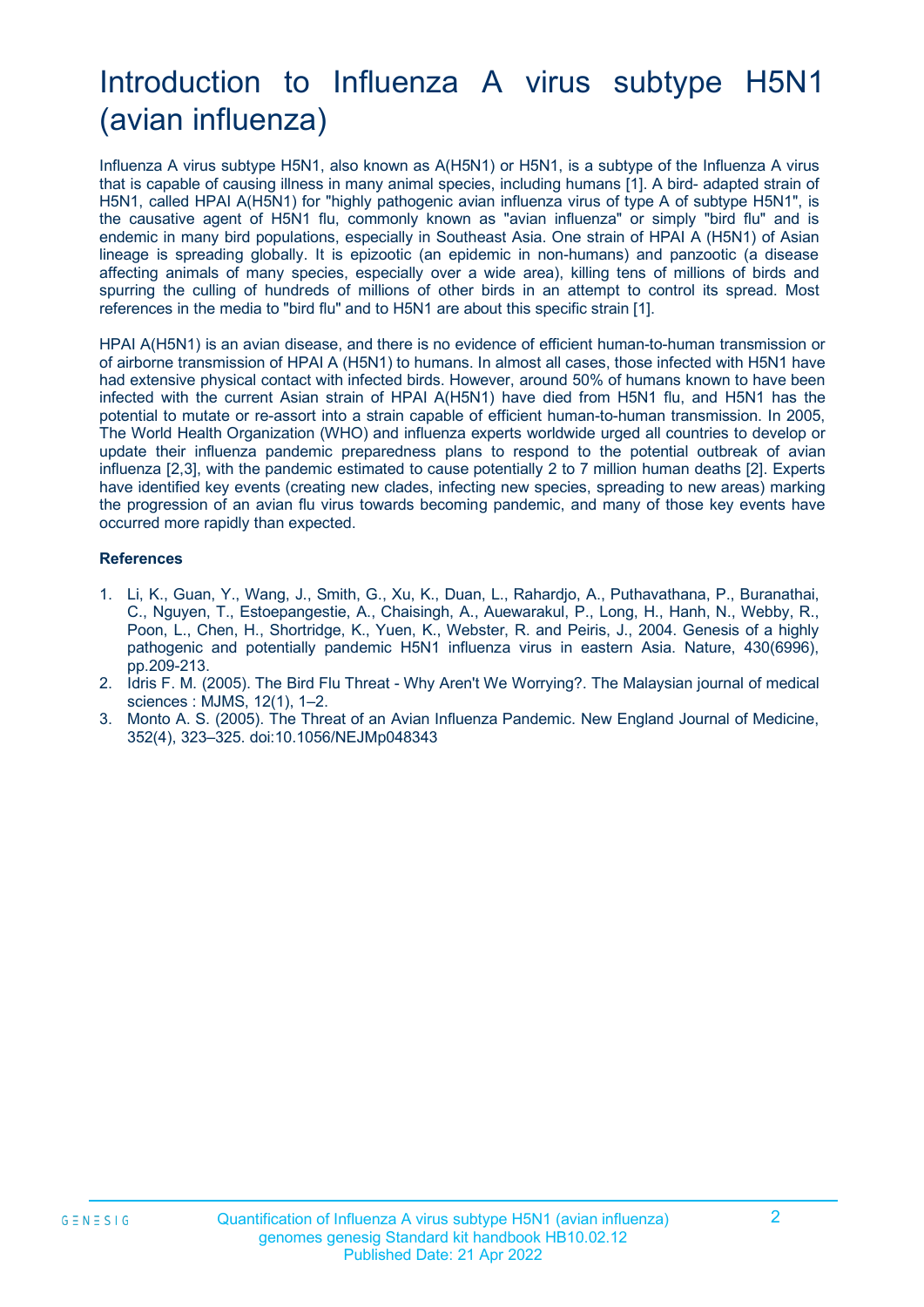# **Specificity**

The Primerdesign genesig Kit for Influenza A virus subtype H5N1 (avian influenza) (H5N1) genomes are designed for the *in vitro* quantification of H5N1 genomes. The kit is designed to have a broad detection profile. Specifically, the primers represent 100% homology, with over 95% of the NCBI database reference sequences available at the time of design.

The dynamics of genetic variation mean that new sequence information may become available after the initial design. Primerdesign periodically reviews the detection profiles of our kits and, when required, releases new versions.

The primers have 100% homology with over 95% of avian H5N1 isolates globally that have been entered into the influenza sequence database in the NCBI database since 2001. The primers have low sequence homology to other influenza subtypes, and the quantification of both subtyping genes ensures accurate determination of the H5N1 genotype in a single experiment. However, due to the inherent instability of RNA viral genomes, novel emerging sequences may not be detected. Please contact us if you would like us to check the homology of our primers to specific strains you are working with.

If you require further information or have a specific question about the detection profile of this kit, then please send an email to [enquiry@primerdesign.co.uk, a](mailto:enquiry@primerdesign.co.uk)nd our bioinformatics team will answer your question.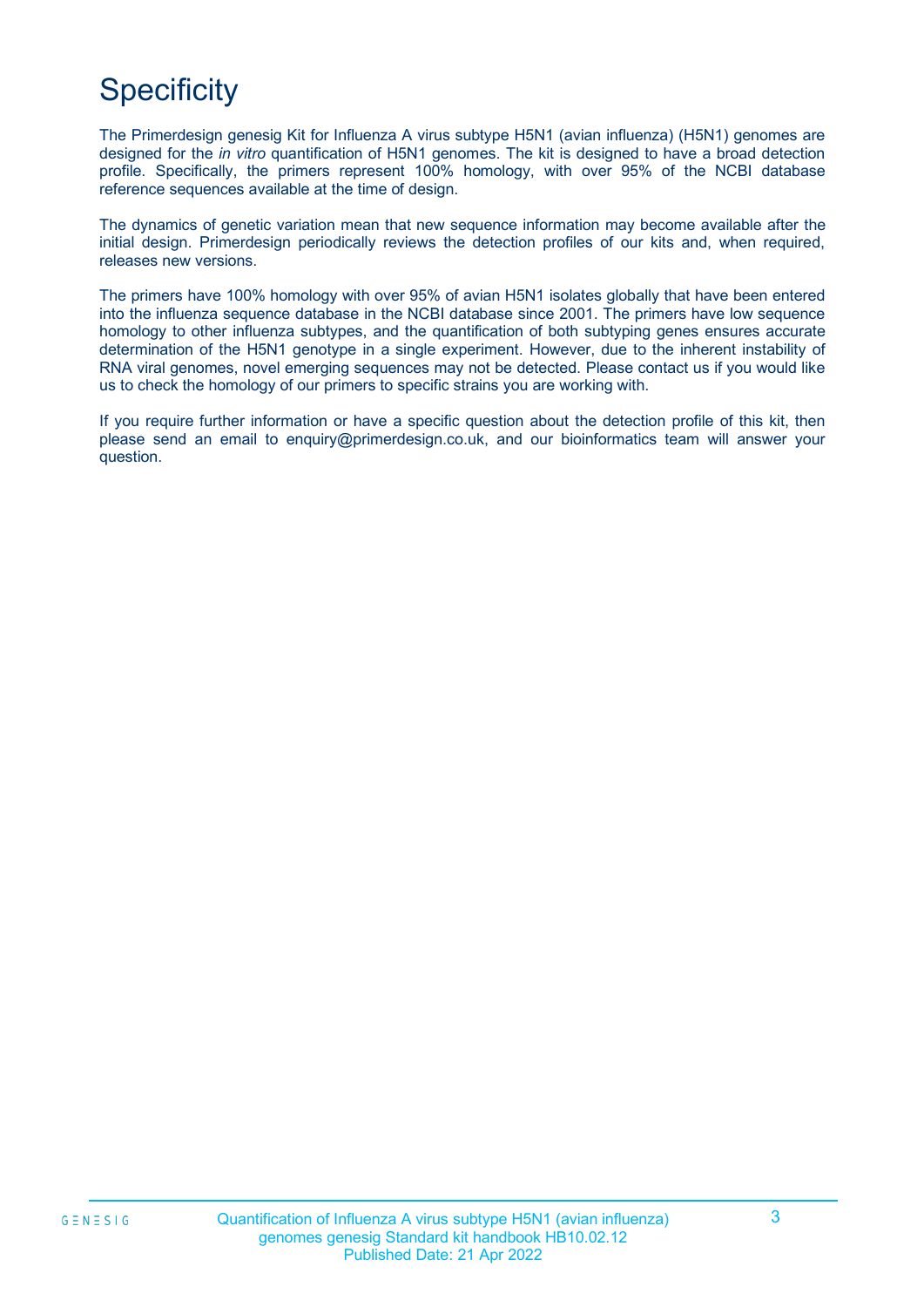# **Kit contents**

- **H5N1-specific primer/probe mix (150 reactions BROWN)** FAM-labelled
- **H5N1 positive control template (for Standard curve RED)**
- **RNase/DNase-free water (WHITE)** for resuspension of primer/probe mixes
- **• Template preparation buffer (YELLOW)** for resuspension of positive control template and standard curve preparation

### **Reagents and equipment to be supplied by the user**

#### **Real-time PCR Instrument**

#### **Instrument Extraction kit**

This kit is recommended for use with genesig Easy DNA/RNA Extraction kit. However, it is designed to work well with all processes that yield high-quality RNA and DNA with minimal PCR inhibitors.

**oasigTM lyophilised OneStep or Precision**®**PLUS OneStep 2X RT-qPCR Master Mix** Contains complete OneStep RT-qPCR master mix

**Pipettors and Tips** 

**Vortex and centrifuge**

**Thin-walled 0.1 ml PCR reaction tubes**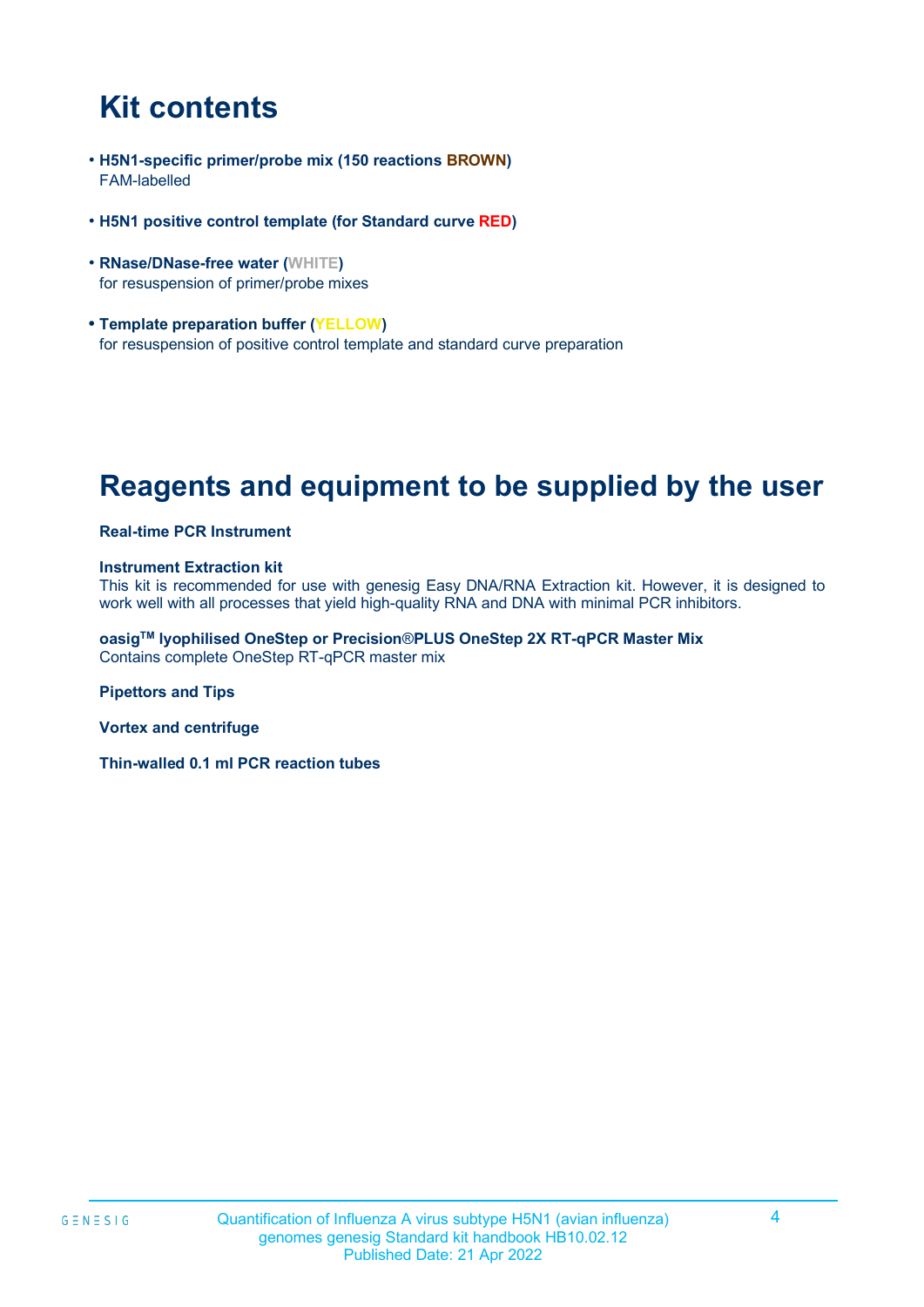# Kit storage and stability

This kit is stable at room temperature but should be stored at -20ºC on arrival. Once the lyophilised components have been resuspended, they should not be exposed to temperatures above -20°C for longer than 30 minutes at a time and unnecessary repeated freeze/thawing should be avoided. The kit is stable for six months from the date of resuspension under these circumstances.

If a standard curve dilution series is prepared, this can be stored frozen for an extended period. If you see any degradation in this serial dilution, a fresh standard curve can be prepared from the positive control. Primerdesign does not recommend using the kit after the expiry date stated on the pack.

### Suitable sample material

All kinds of sample material suited for PCR amplification can be used. Please ensure the samples are suitable in terms of purity, concentration, and RNA/DNA integrity. Always run at least one negative control with the samples. To prepare a negative control, replace the template RNA sample with RNase/DNasefree water.

### Dynamic range of test

Under optimal PCR conditions, genesig H5N1 detection kits have very high priming efficiencies of >90% and can detect less than 100 copies of the target template.

### Notices and Disclaimers

This product is developed, designed and sold for research purposes only. It is not intended for human diagnostic or drug purposes or to be administered to humans unless clearly expressed for that purpose by the Food and Drug Administration in the USA or the appropriate regulatory authorities in the country of use. During the warranty period, Primerdesign genesig detection kits allow precise and reproducible data recovery combined with excellent sensitivity. For data obtained by violation to the general GLP guidelines and the manufacturer's recommendations the right to claim under guarantee is expired. PCR is a proprietary technology covered by several US and foreign patents. These patents are owned by Roche Molecular Systems Inc. and have been sub-licensed by PE Corporation in certain fields. Depending on your specific application you may need a license from Roche or PE to practise PCR. Additional information on purchasing licenses to practise the PCR process may be obtained by contacting the Director of Licensing at Roche Molecular Systems, 1145 Atlantic Avenue, Alameda, CA 94501 or Applied Biosystems business group of the Applera Corporation, 850 Lincoln Centre Drive, Foster City, CA 94404. In addition, the 5' nuclease assay and other homogeneous amplification methods used in connection with the PCR process may be covered by US Patents 5,210,015 and 5,487,972, owned by Roche Molecular Systems, Inc, and by US Patent 5,538,848, owned by The Perkin-Elmer Corporation.

### **Trademarks**

Primerdesign™ is a trademark of Primerdesign Ltd. genesig® is a registered trademark of Primerdesign Ltd.

The PCR process is covered by US Patents 4,683,195, and 4,683,202 and foreign equivalents owned by Hoffmann-La Roche AG. BI, ABI PRISM® GeneAmp® and MicroAmp® are registered trademarks of the Applera Genomics (Applied Biosystems Corporation). BIOMEK® is a registered trademark of Beckman Instruments, Inc.; iCycler™ is a registered trademark of Bio-Rad Laboratories, Rotor- Gene is a trademark of Corbett Research. LightCycler™ is a registered trademark of the Idaho Technology Inc. GeneAmp®, TaqMan® and AmpliTaqGold® are registered trademarks of Roche Molecular Systems, Inc., The purchase of the Primerdesign™ reagents cannot be construed as an authorisation or implicit license to practise PCR under any patents held by Hoffmann-LaRoche Inc.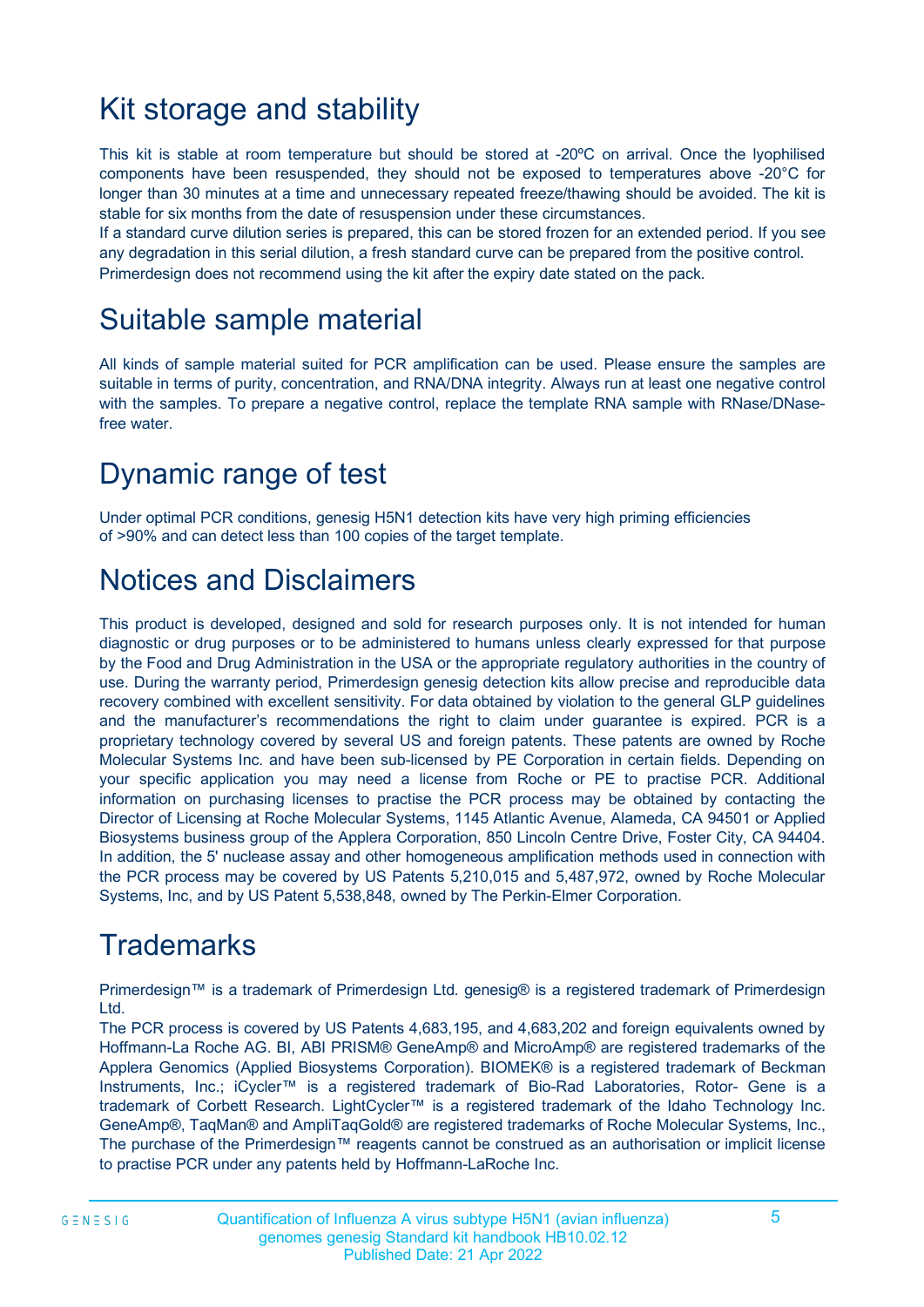### Principles of the test

#### **Real-time PCR**

A H5N1-specific primer and probe mix is provided, and this can be detected through the FAM channel.

The primer and probe mix provided exploits with the so-called TaqMan® principle. During PCR amplification, forward and reverse primers hybridise to the H5N1 cDNA. A fluorogenic probe is included in the same reaction mixture, which consists of a DNA probe labelled with a 5`-dye and a 3`-quencher. During PCR amplification, the probe is cleaved, and the reporter dye and quencher are separated. The resulting increase in fluorescence can be detected on a range of qPCR platforms.

#### **Positive control**

For copy number determination and as a positive control for the PCR set-up, the kit contains a positive control template. This can be used to generate a standard curve of H5N1 copy number/Cq value. Alternatively, the positive control can be used at a single dilution where full quantitative analysis of the samples is not required. Each time the kit is used, at least one positive control reaction must be included in the run. A positive result indicates that the primers and probes for detecting the target H5N1 gene worked properly in that particular experimental scenario. If a negative result is obtained, the test results are invalid and must be repeated. Care should be taken to ensure that the positive control does not contaminate any other kit component, which would lead to false-positive results. This can be achieved by handling this component in a Post PCR environment. Care should also be taken to avoid crosscontamination of other samples when adding the positive control to the run. This can be avoided by sealing all other samples and negative controls before pipetting the positive control into the positive control well.

#### **Negative control**

To validate any positive findings, a negative control reaction should be included every time the kit is used. For this reaction, the RNase/DNase-free water should be used instead of the template. A negative result indicates that the reagents have not become contaminated while setting up the run.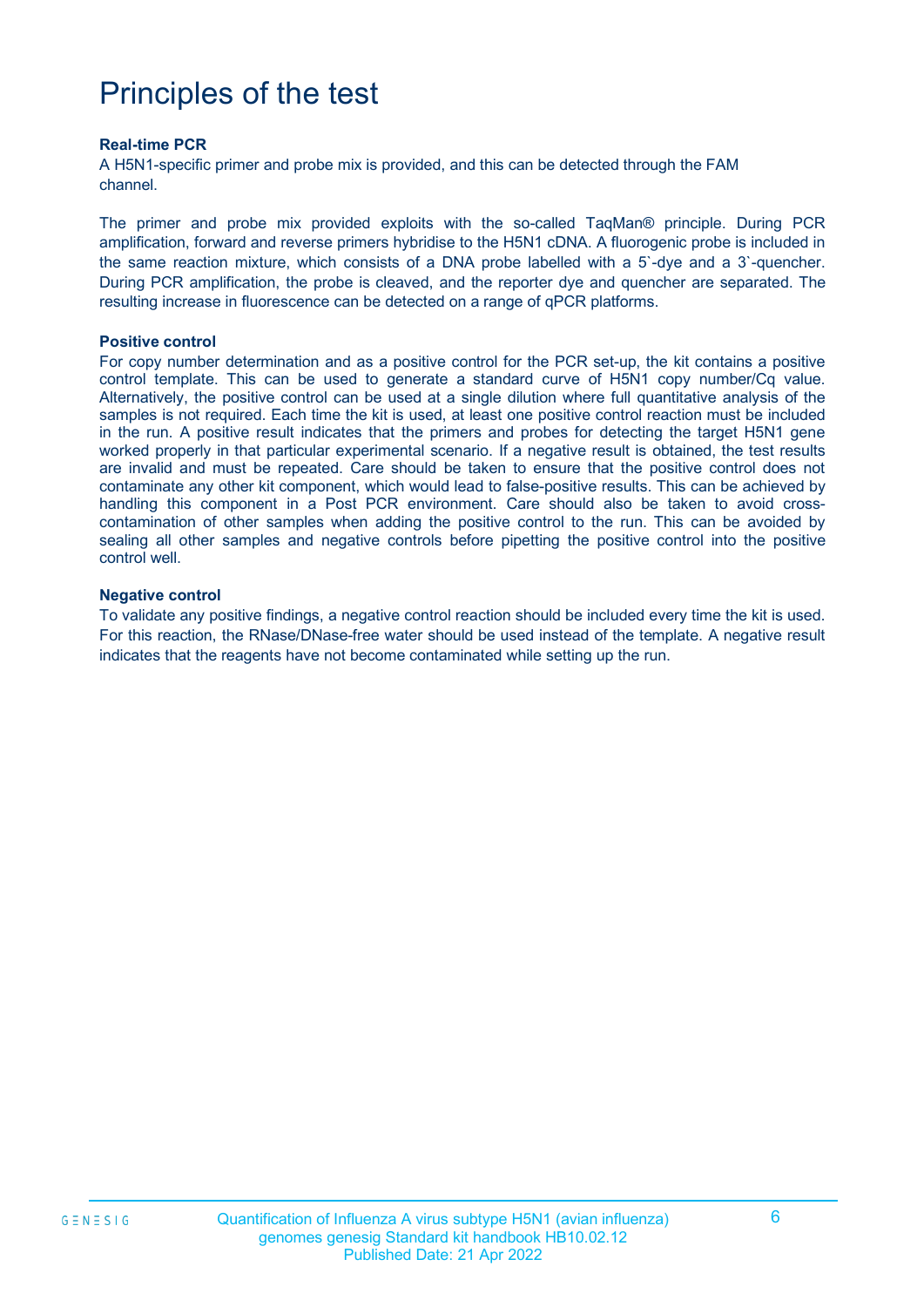# Resuspension protocol

To minimise the risk of contamination with foreign DNA, we recommend that all pipetting be performed in a PCR clean environment. Ideally, this would be a designated PCR lab or PCR cabinet. Filter tips are recommended for all pipetting steps.

### **1. Pulse-spin each tube in a centrifuge before opening.**

This will ensure that lyophilised primer and probe mix is in the base of the tube and is not spilt upon opening the tube.

### **2. Resuspend the kit components in the RNase/DNase-free water supplied, according to the table below:**

To ensure complete resuspension, vortex each tube thoroughly.

| Component - resuspend in water | <b>Nolume</b> |
|--------------------------------|---------------|
| H5N1 primer/probe mix (BROWN)  | $165$ µl      |

### **3. Resuspend the internal control template and positive control template in the template preparation buffer supplied, according to the table below:**

To ensure complete resuspension, vortex each tube thoroughly.

| Component - resuspend in water         | Volume   |
|----------------------------------------|----------|
| H5N1 Positive Control Template (RED) * | $500$ µl |

\* This component contains a high copy number template and is a VERY significant contamination risk. It must be opened and handled in a separate laboratory environment, away from the other components.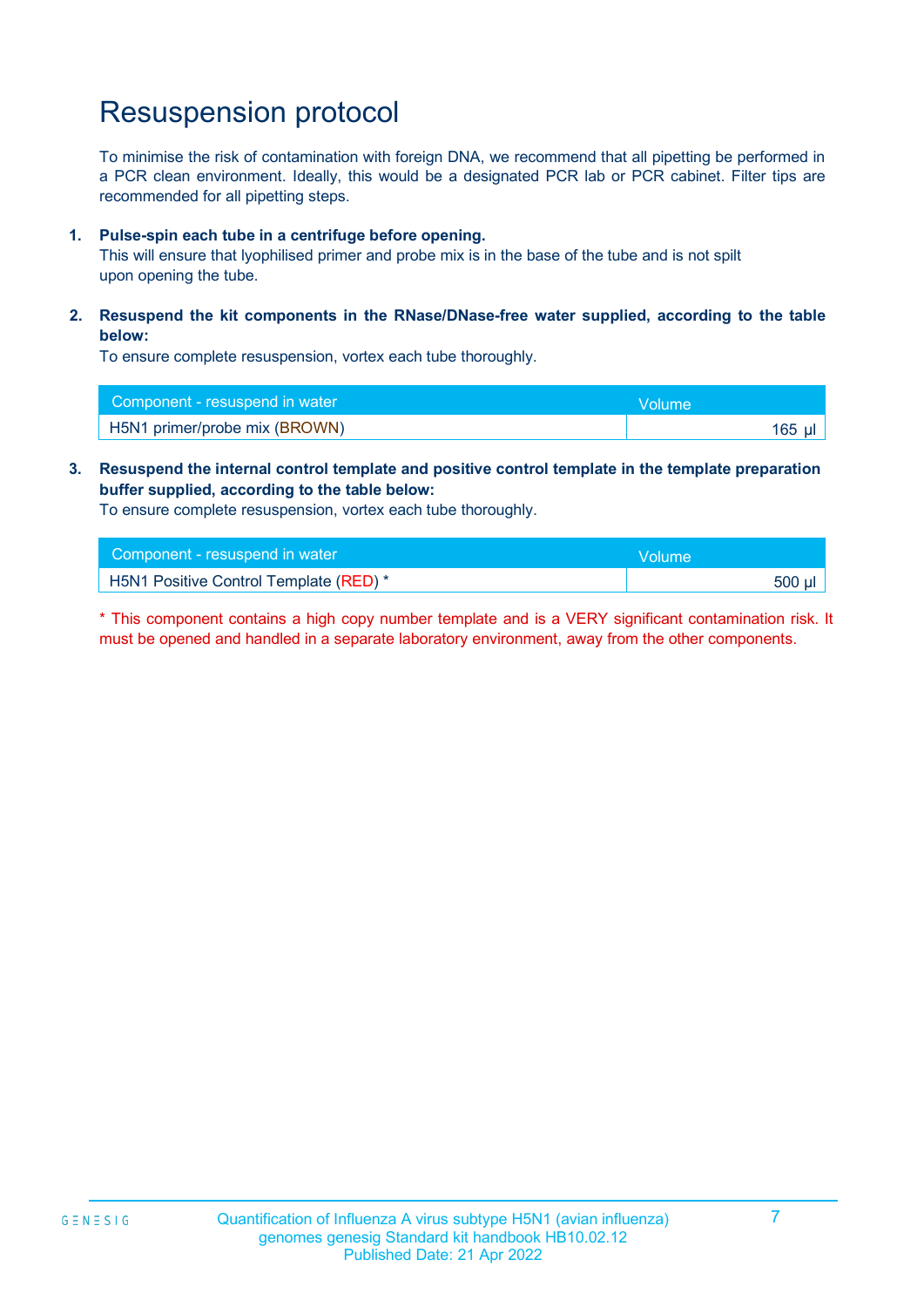### OneStep RT-qPCR detection protocol

A OneStep approach combining the reverse transcription and amplification in a single closed tube is the preferred method. If, however, a two-step approach is required, see page 10.

#### **For optimum performance and sensitivity.**

All pipetting steps and experimental plate set-up should be performed on ice. After the plate is poured proceed immediately to the OneStep amplification protocol. Prolonged incubation of reaction mixes at room temperature can lead to PCR artifacts that reduce the sensitivity of detection.

### **1. For each RNA sample prepare a reaction mix according to the table below:**

Include sufficient reactions for positive and negative controls.

| Component                                                    | Volume   |
|--------------------------------------------------------------|----------|
| oasig OneStep or PrecisionPLUS OneStep 2X RT-qPCR Master Mix | 10 µl    |
| H5N1 primer/probe mix (BROWN)                                | 1 µI     |
| RNase/DNase-free water (WHITE)                               | $4 \mu$  |
| <b>Final Volume</b>                                          | $15 \mu$ |

- **2. Pipette 15 µl of this mix into each well according to your qPCR experimental plate set-up.**
- **3. Pipette 5 µl of RNA template into each well, according to your experimental plate set-up.** For negative control wells use 5 µl of RNase/DNase-free water. The final volume in each well is 20 µl.
- **4. If a standard curve is included for quantitative analysis prepare a reaction mix according to the table below:**

| Component                                                    | <b>Volume</b> |
|--------------------------------------------------------------|---------------|
| oasig OneStep or PrecisionPLUS OneStep 2X RT-qPCR Master Mix | $10 \mu$      |
| H5N1 primer/probe mix (BROWN)                                | $1 \mu$       |
| <b>RNase/DNase-free water (WHITE)</b>                        | 4 µ $\vert$   |
| <b>Final Volume</b>                                          | $15 \mu$      |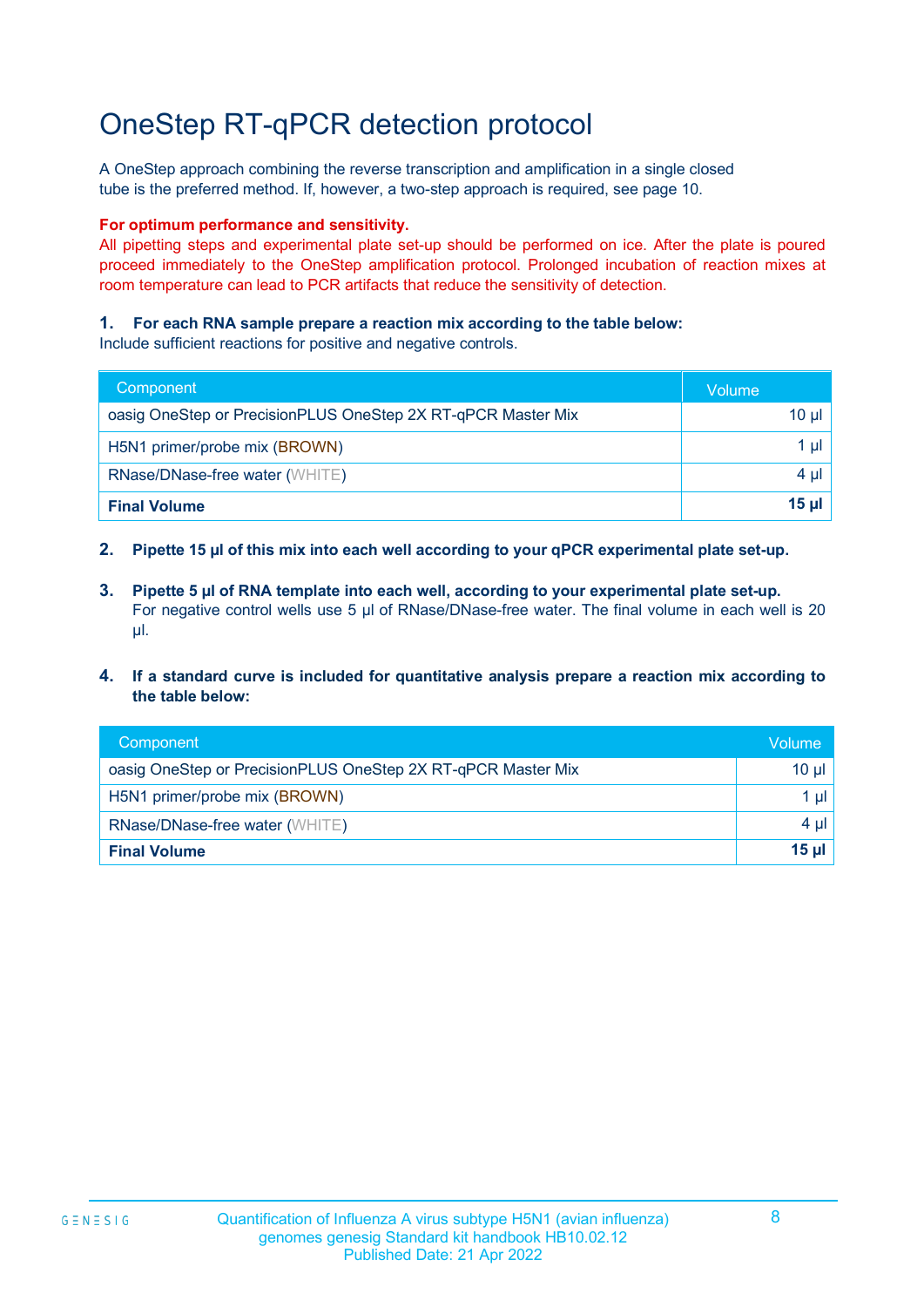### **5. Preparation of standard curve dilution series**

- a. Pipette 90 µl of template preparation buffer into 5 tubes and label 2-6
- b. Pipette 10 µl of Positive Control Template (RED) into tube 2
- c. Vortex thoroughly
- d. Change pipette tip and pipette 10 µl from tube 2 into tube 3
- e. Vortex thoroughly

Repeat steps d and e to complete the dilution series

| <b>Standard Curve</b>         | <b>Copy Number</b>     |
|-------------------------------|------------------------|
| Tube 1 Positive control (RED) | $2 \times 10^5$ per µl |
| Tube 2                        | $2 \times 10^4$ per µl |
| Tube 3                        | $2 \times 10^3$ per µl |
| Tube 4                        | $2 \times 10^2$ per µl |
| Tube 5                        | $20$ per µ $\vert$     |
| Tube 6                        | 2 per $\mu$            |

**6. Pipette 5 µl of standard template into each well for the standard curve according to your plate set-up**

The final volume in each well is 20 µl.

### OneStep RT-qPCR amplification protocol

Amplification conditions using oasig OneStep or PrecisionPLUS OneStep 2X RT-qPCR Master Mix.

|                | <b>Step</b>                  | Time             | Temp  |
|----------------|------------------------------|------------------|-------|
|                | <b>Reverse Transcription</b> | $10 \text{ min}$ | 55 °C |
|                | Enzyme activation            | 2 min            | 95 °C |
| Cycling<br>x50 | <b>Denaturation</b>          | 10 <sub>s</sub>  | 95 °C |
|                | <b>DATA COLLECTION *</b>     | 60 s             | 60 °C |

\* Fluorogenic data should be collected during this step through the FAM channel